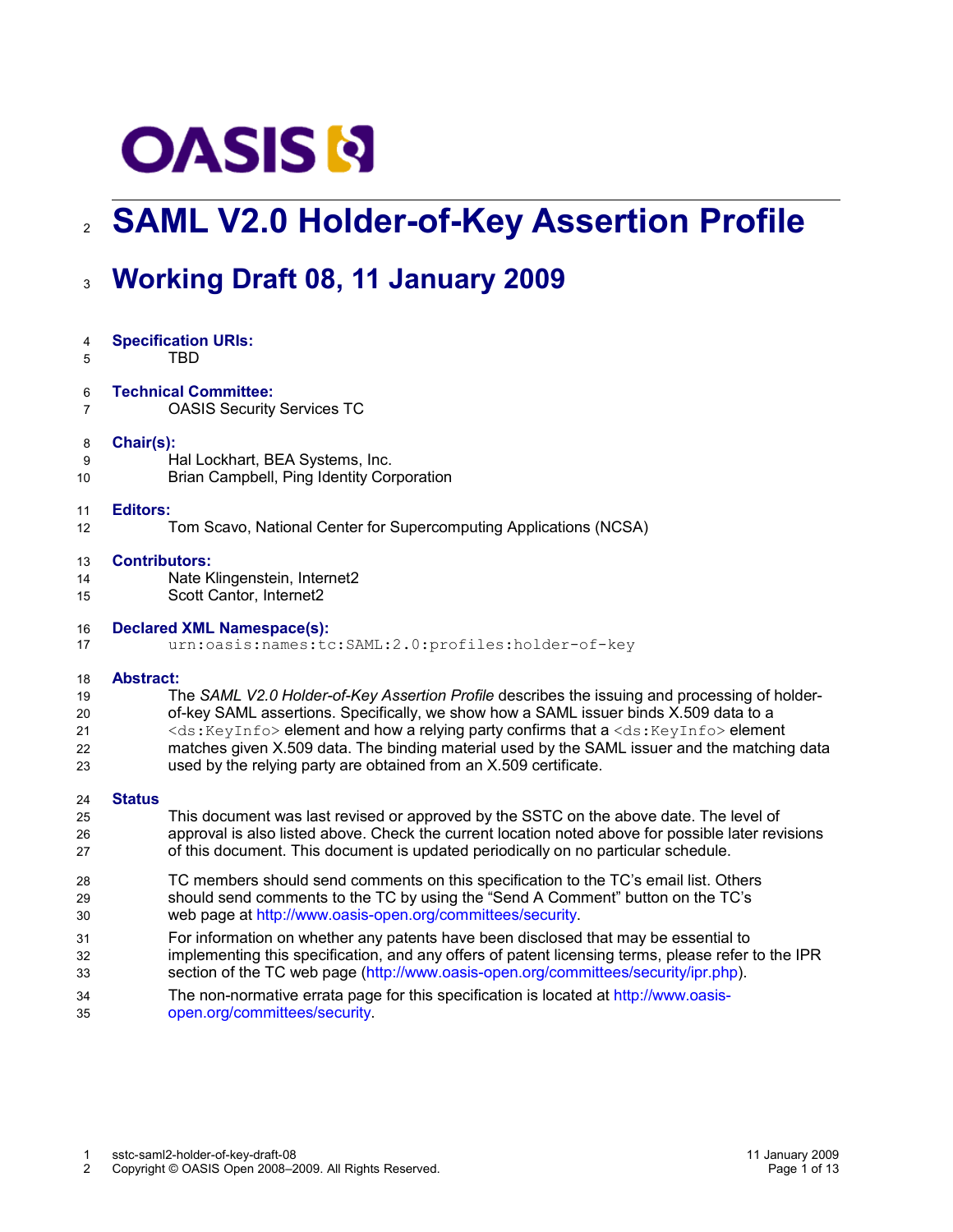### **Notices** 36

Copyright © OASIS Open 2008–2009. All Rights Reserved. 37

All capitalized terms in the following text have the meanings assigned to them in the OASIS Intellectual Property Rights Policy (the "OASIS IPR Policy"). The full Policy may be found at the OASIS website. 38 39

This document and translations of it may be copied and furnished to others, and derivative works that 40

comment on or otherwise explain it or assist in its implementation may be prepared, copied, published, 41

and distributed, in whole or in part, without restriction of any kind, provided that the above copyright notice and this section are included on all such copies and derivative works. However, this document itself may 42 43

not be modified in any way, including by removing the copyright notice or references to OASIS, except as 44

needed for the purpose of developing any document or deliverable produced by an OASIS Technical 45

Committee (in which case the rules applicable to copyrights, as set forth in the OASIS IPR Policy, must be 46

followed) or as required to translate it into languages other than English. 47

The limited permissions granted above are perpetual and will not be revoked by OASIS or its successors or assigns. 48 49

This document and the information contained herein is provided on an "AS IS" basis and OASIS 50

DISCLAIMS ALL WARRANTIES, EXPRESS OR IMPLIED, INCLUDING BUT NOT LIMITED TO ANY 51

WARRANTY THAT THE USE OF THE INFORMATION HEREIN WILL NOT INFRINGE ANY 52

OWNERSHIP RIGHTS OR ANY IMPLIED WARRANTIES OF MERCHANTABILITY OR FITNESS FOR A 53

PARTICULAR PURPOSE. 54

OASIS requests that any OASIS Party or any other party that believes it has patent claims that would 55

- necessarily be infringed by implementations of this OASIS Committee Specification or OASIS Standard, to 56
- notify OASIS TC Administrator and provide an indication of its willingness to grant patent licenses to such patent claims in a manner consistent with the IPR Mode of the OASIS Technical Committee that produced 57 58
- this specification. 59

OASIS invites any party to contact the OASIS TC Administrator if it is aware of a claim of ownership of any 60

patent claims that would necessarily be infringed by implementations of this specification by a patent 61

holder that is not willing to provide a license to such patent claims in a manner consistent with the IPR 62

Mode of the OASIS Technical Committee that produced this specification. OASIS may include such 63

claims on its website, but disclaims any obligation to do so. 64

OASIS takes no position regarding the validity or scope of any intellectual property or other rights that might be claimed to pertain to the implementation or use of the technology described in this document or the extent to which any license under such rights might or might not be available; neither does it represent that it has made any effort to identify any such rights. Information on OASIS' procedures with respect to rights in any document or deliverable produced by an OASIS Technical Committee can be found on the OASIS website. Copies of claims of rights made available for publication and any assurances of licenses to be made available, or the result of an attempt made to obtain a general license or permission for the use of such proprietary rights by implementers or users of this OASIS Committee Specification or OASIS Standard, can be obtained from the OASIS TC Administrator. OASIS makes no representation that any information or list of intellectual property rights will at any time be complete, or that any claims in such list are, in fact, Essential Claims. 65 66 67 68 69 70 71 72 73 74 75

The name "OASIS" is a trademark of [OASIS,](http://www.oasis-open.org/) the owner and developer of this specification, and should be used only to refer to the organization and its official outputs. OASIS welcomes reference to, and implementation and use of, specifications, while reserving the right to enforce its marks against 76 77 78

misleading uses. Please see<http://www.oasis-open.org/who/trademark.php>for above guidance. 79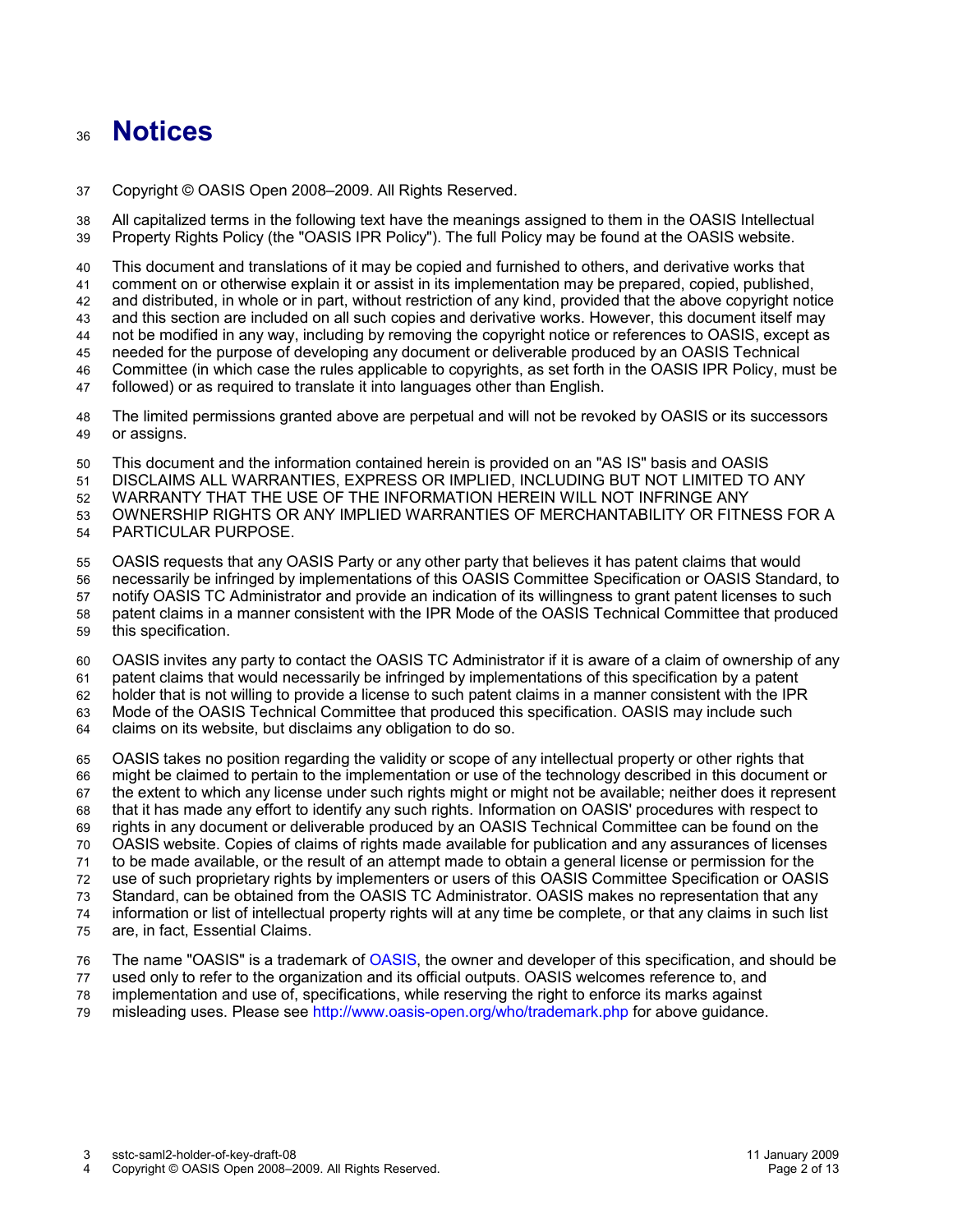# **Table of Contents** 80

| 81  |  |
|-----|--|
| 82  |  |
| 83  |  |
| 84  |  |
| 85  |  |
| 86  |  |
| 87  |  |
| 88  |  |
| 89  |  |
| 90  |  |
| 91  |  |
| 92  |  |
| 93  |  |
| 94  |  |
| 95  |  |
| 96  |  |
| 97  |  |
| 98  |  |
| 99  |  |
| 100 |  |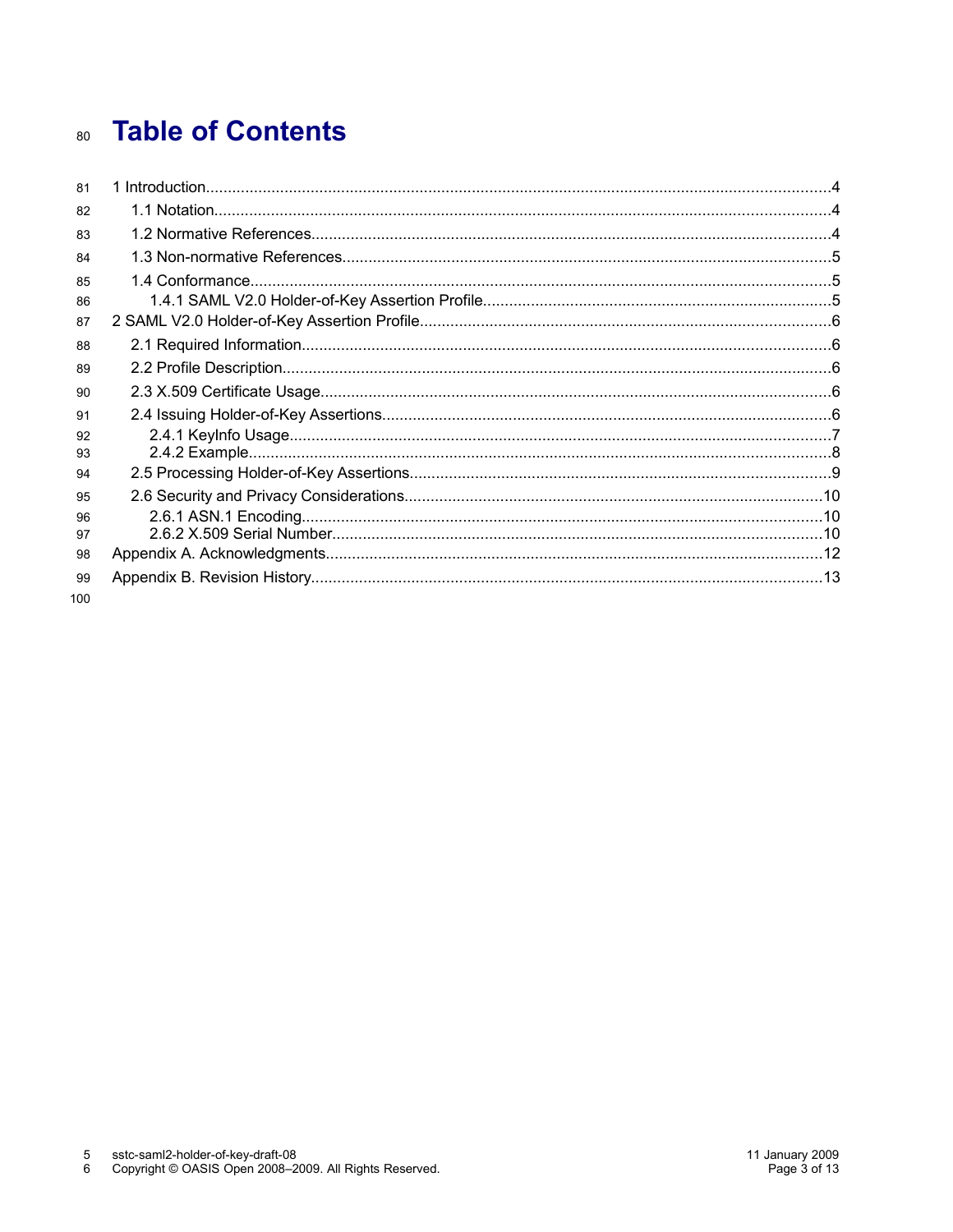# **1 Introduction** 101

The *SAML V2.0 Holder-of-Key Assertion Profile* describes the issuing and processing of a holder-of-key SAML assertion, that is, an assertion containing a <saml: SubjectConfirmation> element whose Method attribute is set to urn: oasis: names: tc: SAML: 2.0: cm: holder-of-key. Specifically, we describe the structural characteristics of a  $\langle ds : KeyInf \circ \rangle$  element with bound X.509 data and show how a relying party confirms that such a  $\langle ds: K(y) \rangle$  element matches given X.509 data. The binding material used by the SAML issuer and the matching data used by the relying party are obtained from an X.509 certificate. 102 103 104 105 106 107 108

This profile involves a SAML issuer and a SAML relying party, each with an X.509 certificate in its 109

possession. The SAML issuer uses its certificate to produce a holder-of-key SAML assertion. The relying 110

party consumes the assertion, confirming the subject by comparing the X.509 data in the assertion with 111

the X.509 data in its possession. 112

#### **1.1 Notation** 113

This specification uses normative text. The keywords "MUST", "MUST NOT", "REQUIRED", "SHALL", "SHALL NOT", "SHOULD", "SHOULD NOT", "RECOMMENDED", "MAY", and "OPTIONAL" in this 114 115

specification are to be interpreted as described in [\[RFC2119\]:](#page-3-0) 116

…they MUST only be used where it is actually required for interoperation or to limit behavior which has potential for causing harm (e.g., limiting retransmissions)... 117 118

These keywords are thus capitalized when used to unambiguously specify requirements over protocol and application features and behavior that affect the interoperability and security of implementations. When these words are not capitalized, they are meant in their natural-language sense. 119 120 121

- Listings of XML schemas appear like this. 122
- 123 124

Example code listings appear like this.

Conventional XML namespace prefixes are used throughout the listings in this specification to stand for 125

their respective namespaces as follows, whether or not a namespace declaration is present in the example: 126 127

| <b>Prefix</b> | <b>XML Namespace</b>                      | <b>Comments</b>                                                                                           |
|---------------|-------------------------------------------|-----------------------------------------------------------------------------------------------------------|
| saml:         | urn:oasis:names:tc:SAML:2.0:assertion     | This is the SAML V2.0 assertion namespace<br>defined in the SAML V2.0 core<br>specification [SAML2Core].  |
| ds:           | http://www.w3.org/2000/09/xmldsig#        | This is the XML Signature namespace<br>[XMLSig].                                                          |
| XS:           | http://www.w3.org/2001/XMLSchema          | This is the XML Schema namespace<br>[Schema1].                                                            |
| xsi:          | http://www.w3.org/2001/XMLSchema-instance | This is the XML Schema namespace for<br>schema-related markup that appears in XML<br>instances [Schema1]. |

This specification uses the following typographical conventions in text: <SAMLElement>, 128

<ns:ForeignElement>, Attribute, **Datatype**, OtherCode. 129

#### **1.2 Normative References** 130

#### <span id="page-3-0"></span>**[RFC2119]** S. Bradner. *Key words for use in RFCs to Indicate Requirement Levels*. IETF RFC 2119, March 1997.<http://www.ietf.org/rfc/rfc2119.txt> 131 132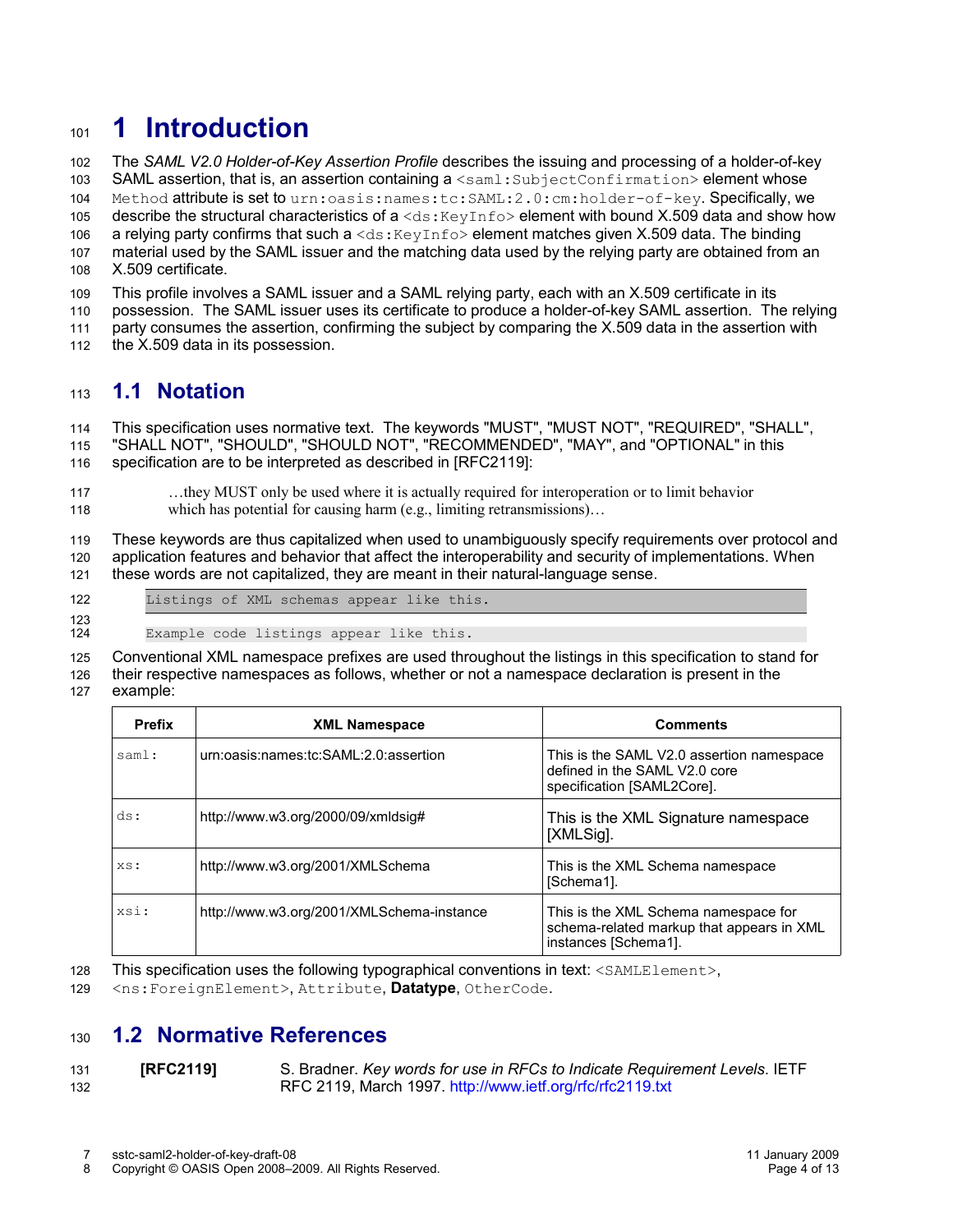<span id="page-4-5"></span><span id="page-4-4"></span><span id="page-4-3"></span><span id="page-4-2"></span>

| 133<br>134<br>135        | [RFC4514]   | K. Zeilenga. Lightweight Directory Access Protocol (LDAP): String<br>Representation of Distinguished Names. IETF RFC 4514, June 2006.<br>http://www.ietf.org/rfc/rfc4514.txt                                                                                      |
|--------------------------|-------------|-------------------------------------------------------------------------------------------------------------------------------------------------------------------------------------------------------------------------------------------------------------------|
| 136<br>137<br>138        | [RFC5280]   | D. Cooper, S. Santesson, S. Farrell, S. Boeyen, R. Housley, W. Polk. Internet<br>X.509 Public Key Infrastructure Certificate and Certificate Revocation List (CRL)<br>Profile. IETF RFC 5280, May 2008. http://www.ietf.org/rfc/rfc5280.txt                       |
| 139<br>140<br>141        | [SAML2Core] | S. Cantor, J. Kemp, R. Philpott, E. Maler. Assertions and Protocols for the OASIS<br>Security Assertion Markup Language (SAML) V2.0. OASIS Standard, March<br>2005. http://docs.oasis-open.org/security/saml/v2.0/saml-core-2.0-os.pdf                            |
| 142<br>143<br>144<br>145 | [SAML2Prof] | J. Hughes, S. Cantor, J. Hodges, F. Hirsch, P. Mishra, R. Philpott, E. Maler.<br>Profiles for the OASIS Security Assertion Markup Language (SAML) V2.0. OASIS<br>Standard, March 2005. http://docs.oasis-open.org/security/saml/v2.0/saml-<br>profiles-2.0-os.pdf |
| 146<br>147<br>148        | [Schema1]   | H. S. Thompson et al. XML Schema Part 1: Structures. World Wide Web<br>Consortium Recommendation, May 2001. See http://www.w3.org/TR/2001/REC-<br>xmlschema-1-20010502/                                                                                           |
| 149<br>150<br>151        | [XMLSig]    | D. Eastlake, J. Reagle, D. Solo, F. Hirsch, T. Roessler. XML Signature Syntax<br>and Processing (Second Edition). World Wide Web Consortium<br>Recommendation, 10 June 2008. http://www.w3.org/TR/xmldsig-core/                                                   |

#### <span id="page-4-1"></span><span id="page-4-0"></span>**1.3 Non-normative References** 152

<span id="page-4-8"></span><span id="page-4-7"></span>

| 153 | <b>IRFC38201</b> | S. Tuecke, V. Welch, D. Engert, L. Pearlman, M. Thompson. Internet X.509         |
|-----|------------------|----------------------------------------------------------------------------------|
| 154 |                  | Public Key Infrastructure (PKI) Proxy Certificate Profile. IETF RFC 3820, June   |
| 155 |                  | 2004. http://www.ietf.org/rfc/rfc3820.txt                                        |
| 156 | <b>IRFC43461</b> | T. Dierks, E. Rescorla. The Transport Layer Security (TLS) Protocol Version 1.1. |
| 157 |                  | IETF RFC 4346, April 2006. http://www.ietf.org/rfc/rfc4346.txt                   |

#### <span id="page-4-6"></span>**1.4 Conformance** 158

#### **1.4.1 SAML V2.0 Holder-of-Key Assertion Profile** 159

Both the SAML issuer and the relying party MUST conform to section [2.3.](#page-5-1) 160

A SAML issuer MUST follow the issuing rules in section [2.4.](#page-5-0) In particular, a SAML issuer MUST produce 161

<ds:KeyInfo> elements that conform to section [2.4.1.](#page-6-0) Likewise, a relying party MUST follow the processing rules in section [2.5.](#page-8-0) 162 163

To claim conformance to this specification, a SAML issuer implementation MUST support the 164

- <ds:X509Certificate> element specified in section [2.4.1.](#page-6-0) Support for the remaining child elements specified in section [2.4.1](#page-6-0) is OPTIONAL for SAML issuers. 165 166
- Likewise a conforming relying party implementation MUST support the <ds: X509Certificate> 167
- element specified in section [2.5.](#page-8-0) Support for the remaining child elements specified in section [2.5](#page-8-0) is 168
- OPTIONAL for relying parties. 169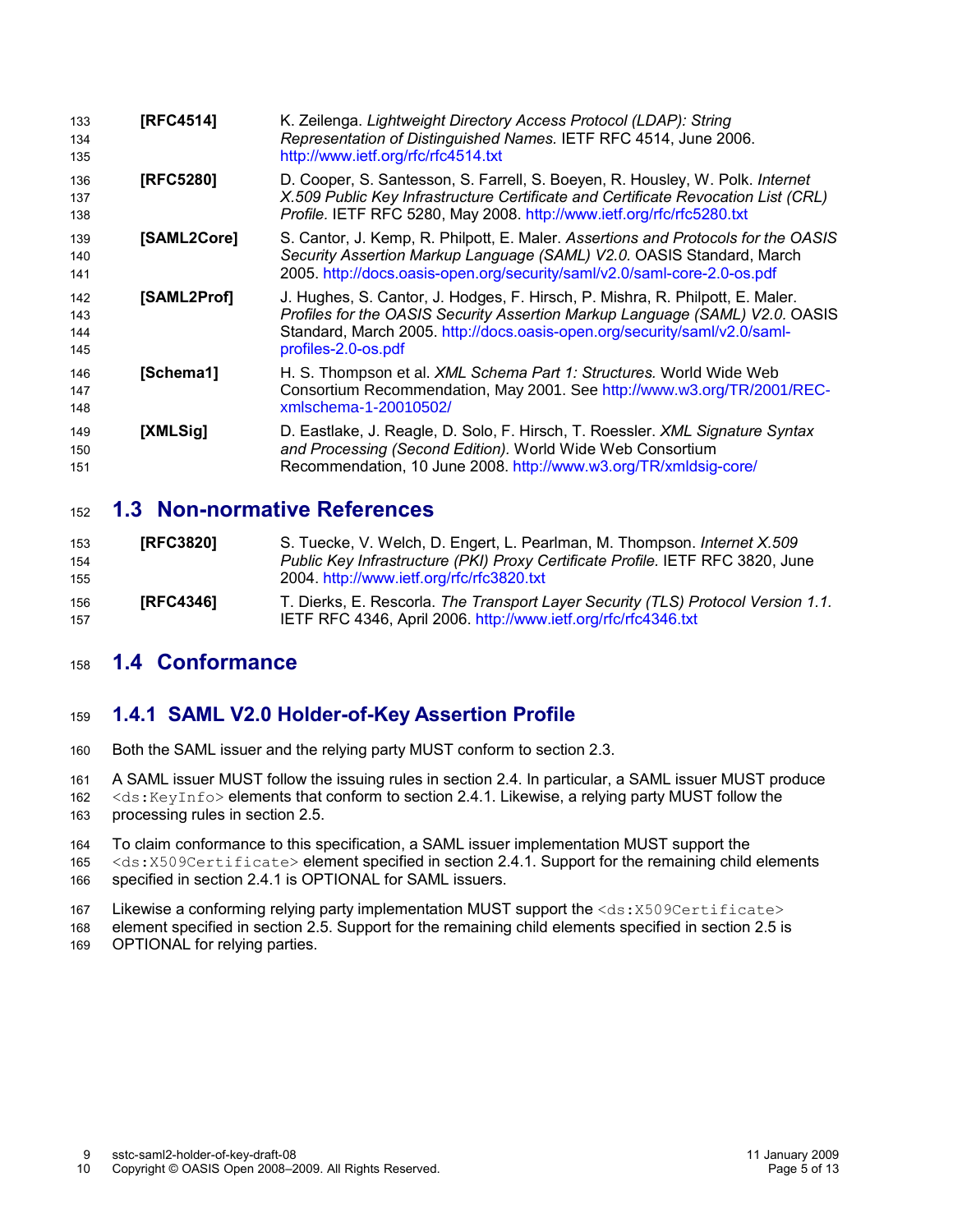# **2 SAML V2.0 Holder-of-Key Assertion Profile** 170

#### **2.1 Required Information** 171

- **Identification:** urn:oasis:names:tc:SAML:2.0:profiles:holder-of-key 172
- **Contact information:** [security-services-comment@lists.oasis-open.org](mailto:security-services-comment@lists.oasis-open.org) 173
- **SAML Confirmation Method Identifiers:** The SAML V2.0 holder-of-key confirmation method identifier 174
- (urn:oasis:names:tc:SAML:2.0:cm:holder-of-key) is associated with every 175
- <saml:SubjectConfirmation> element issued under this profile. 176
- **Description:** Given below. 177
- **Updates:** Supplements the holder-of-key confirmation method described in section 3.1 of [\[SAML2Prof\].](#page-4-3) 178

#### **2.2 Profile Description** 179

Suppose a SAML response issued by a SAML issuer contains one or more holder-of-key assertions 180

(otherwise this specification is not applicable). By definition, a *holder-of-key SAML assertion* contains a <saml:SubjectConfirmation> element whose Method attribute is set to 181 182

urn:oasis:names:tc:SAML:2.0:cm:holder-of-key. This specification describes how the SAML 183

issuer binds selected X.509 data from an X.509 certificate to the  $\leq$ saml:SubjectConfirmation> 184

element of a holder-of-key assertion. 185

The complementary process involves a relying party that confirms that the X.509 data bound to the assertion matches the data in a given X.509 certificate. We assume that the relying party trusts the SAML issuer to issue holder-of-key assertions. The SAML issuer, on the other hand, may not even know the intended relying party, so there is no underlying assumption that the SAML issuer trusts the relying party. 186 187 188 189

It is assumed that both the SAML issuer and the relying party each possess an X.509 certificate that is known to be associated with the subject of the assertion. How the X.509 certificate is obtained, however, is completely out of scope. 190 191 192

#### <span id="page-5-1"></span>**2.3 X.509 Certificate Usage** 193

There are no explicit requirements with respect to the X.509 certificate(s) possessed by the SAML issuer and the relying party. If, however, the certificate contains a Subject Key Identifier (SKI) extension, then the certificate MUST be an X.509 v3 certificate [\[RFC5280\].](#page-4-4) Other than that, the specific characteristics of these certificates are wholly out of scope with respect to this specification. In particular, there is no expectation that either the SAML issuer or the relying party trusts the issuer of the certificate, and therefore all portions of the certificate, apart from the X.509 data specified in the following sections, are unspecified. 194 195 196 197 198 199 200

The only exception is the case where the  $\langle ds: X509Data \rangle$  element specified in section [2.4.1](#page-6-0) contains a <ds:X509SubjectName> element or a <ds:X509SerialIssuer> element. In these two cases, the relying party MUST trust the X.509 issuer in order to confirm the subject. This is discussed more fully in section [2.5](#page-8-0) below. 201 202 203 204

#### <span id="page-5-0"></span>**2.4 Issuing Holder-of-Key Assertions** 205

Every assertion containing a holder-of-key <saml: SubjectConfirmation> element MUST conform to 206

- [\[SAML2Core\]](#page-4-2) (see section 2.4.1 of Core, especially section 2.4.1.3) and section 3.1 of [\[SAML2Prof\].](#page-4-3) 207
- Where this specification conflicts with the SAML V2.0 specification, the former takes precedence. 208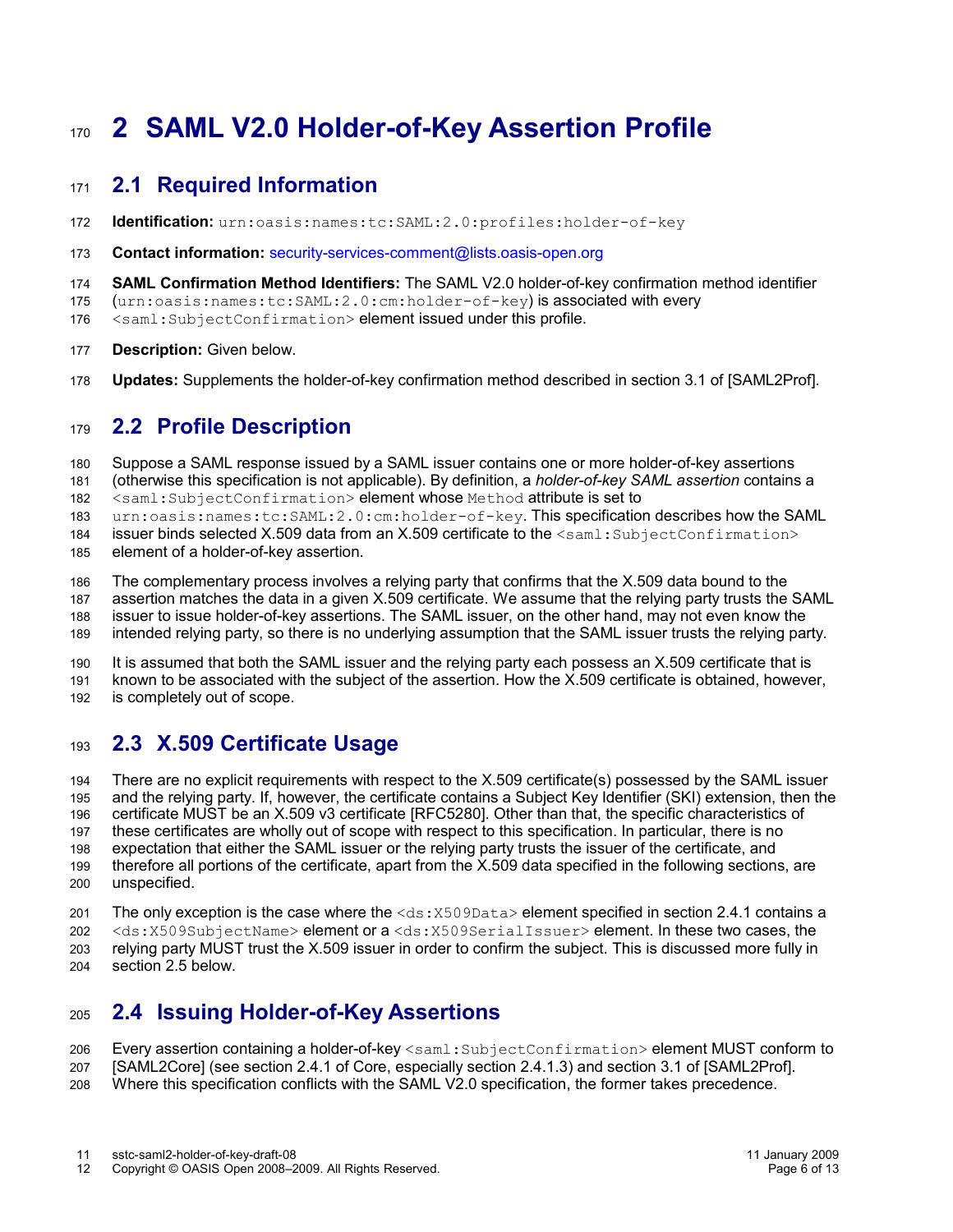Suppose a SAML issuer wishes to issue a response containing one or more holder-of-key assertions. As 209

a prerequisite, the SAML issuer MUST possess an X.509 certificate known to be associated with the 210

subject. The SAML issuer binds some or all of the X.509 data in the certificate to the 211

<saml:SubjectConfirmation> element of a SAML assertion. The expected content of a holder-of-212

key <saml:SubjectConfirmation> element is specified in the next section. 213

The SAML issuer binds a <ds:KeyInfo> element to a SAML assertion. The <ds:KeyInfo> element 214

contains one or more of the following elements: <ds:X509Certificate>, <ds:X509SKI>, 215

<ds:X509SubjectName>, or <ds:X509IssuerSerial>. A <ds:X509Certificate> element 216

contains a base64 encoding of the certificate possessed by the SAML issuer. A <ds:  $x509$ SKI> element 217

contains the base64 encoding of the Subject Key Identifier (SKI) extension (if there is one) bound to the certificate.  $A \le ds : X509$ SubjectName> element contains the subject distinguished name (DN) bound to 218 219

the certificate. A <ds:X509IssuerSerial> element contains the issuer DN and the issuer serial 220

number bound to the certificate. In each case, the content of the  $\langle ds : KeyInf \circ \rangle$  element conforms to 221

the XML Signature specification [\[XMLSig\].](#page-4-1) These requirements are spelled out more clearly in the next section. 222 223

If the SAML issuer has reason to believe that the relying party trusts the certificate issuer, the SAML issuer MAY include NotBefore or NotOnOrAfter XML attributes on the 224 225

<saml:SubjectConfirmationData> element. If so, the values bound to the assertion MUST be 226

consistent with the values in the certificate. In particular, the value of the NotBefore attribute (resp., the 227

NotOnOrAfter attribute) MUST be greater than or equal to (resp., less than or equal to) the NotBefore 228

field (resp., the NotOnOrAfter field) of the certificate. 22Q

Since the <ds:KeyInfo> element is extensible [\[XMLSig\],](#page-4-1) other fields or extensions from the X.509 230

certificate may be bound to the holder-of-key <saml:SubjectConfirmation> element. These are 231

provided as a convenience to the relying party, so that the relying party need not have to decode and 232

parse the certificate. All such extensions are out of scope with respect to this profile, however. 233

#### <span id="page-6-0"></span>**2.4.1 KeyInfo Usage** 234

According to the SAML V2.0 specification, a holder-of-key <saml: SubjectConfirmation> element MUST contain at least one <ds:KeyInfo> element and that the <ds:KeyInfo> element MUST conform to the XML Signature specification. The current specification requires that the  $\langle ds : KeyInf \circ \rangle$ element MUST conform to the *Second Edition* of the XML Signature specification [\[XMLSig\]](#page-4-1) and further constrains the content of each <ds:KeyInfo> element to contain exactly one <ds:X509Data> element. The <ds:X509Data> element MUST NOT contain a <ds:X509CRL> element. Instead, the following content options are specified, at least one of which MUST be satisfied: 235 236 237 238 239 240 241

The <ds:X509Data> element MAY contain a <ds:X509Certificate> element. If it does, the <ds:X509Certificate> element MUST contain a base64 encoding of the X.509 certificate possessed by the SAML issuer. 242 243 244

- The <ds:X509Data> element MAY contain a <ds:X509SKI> element. If it does, the <ds:X509SKI> element MUST contain the base64 encoding of the plain (i.e., *not* DER-encoded) value of the Subject Key Identifier (SKI) extension (as specified in [\[XMLSig\]\)](#page-4-1) of the X.509 certificate possessed by the SAML issuer. If the certificate does not contain an SKI extension, the <ds:X509Data> element MUST NOT contain a <ds:X509SKI> element. 245  $246$ 247 248 249
- The <ds:X509Data> element MAY contain a <ds:X509SubjectName> element. If it does, the <ds:X509SubjectName> element MUST contain the subject distinguished name (DN) bound to the X.509 certificate possessed by the SAML issuer. 250 251 252
- The <ds:X509Data> element MAY contain a <ds:X509IssuerSerial> element. If it does, the <ds:X509IssuerSerial> element MUST contain the issuer DN and the issuer serial number (as specified in [\[XMLSig\]\)](#page-4-1) bound to the X.509 certificate possessed by the SAML issuer. 253 254 255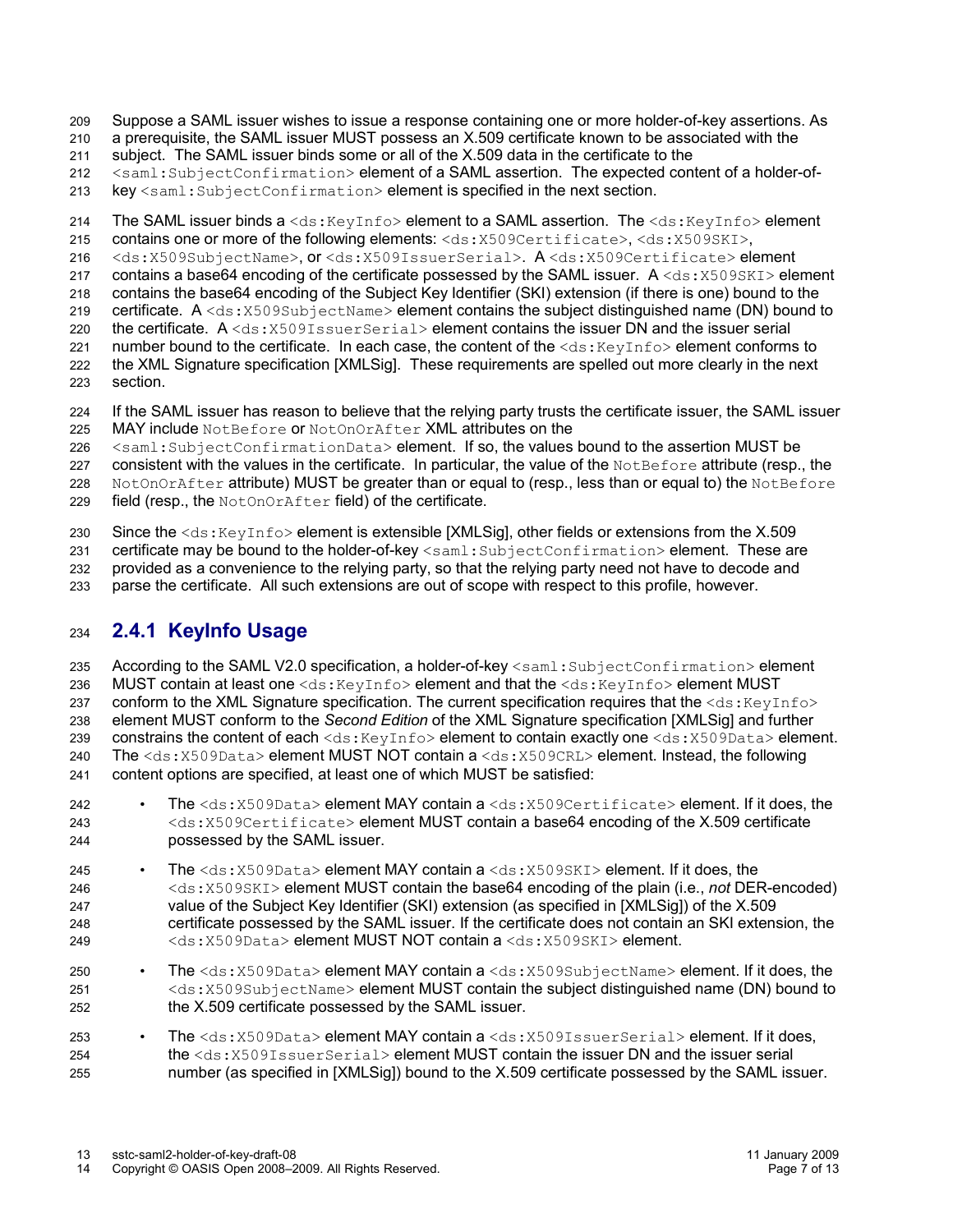Use of the <ds:X509Certificate> element or the <ds:X509IssuerSerial> element is most 256

restrictive since each implies that the exact same certificate is used by both the SAML issuer and the 257

relying party. Use of the <ds:X509SKI> element or the <ds:X509SubjectName> element is less 258

restrictive since each permits a different certificate to be used by the relying party provided the certificate 259

contains the same key or DN (resp.) in the certificate used by the SAML issuer. 260

- Use of the <ds:X509SubjectName> element or the <ds:X509IssuerSerial> element is warranted 261
- in those situations where the relying party trusts the issuer of the X.509 certificate. The SAML issuer 262

SHOULD NOT bind either of these elements to the  $\langle ds : X509Data \rangle$  element unless it knows such a trust relationship exists. 263 264

- Note that the format of the DN contained in the  $\langle ds:X509SubjectName>$  element or the 265
- <ds:X509IssuerSerial> element is specified in [\[XMLSig\].](#page-4-1) In accordance with that specification, it is 266
- RECOMMENDED that the DN conform to [\[RFC4514\]](#page-4-5) in all cases. 267

#### **2.4.2 Example** 268

Here is an example of a holder-of-key <saml:SubjectConfirmation> element illustrating three of the content options specified in section [2.4:](#page-5-0) 269 270

```
<saml:SubjectConfirmation
            xmlns:saml="urn:oasis:names:tc:SAML:2.0:assertion" 
            Method="urn:oasis:names:tc:SAML:2.0:cm:holder-of-key">
            <saml:SubjectConfirmationData 
              xmlns:xsi="http://www.w3.org/2001/XMLSchema-instance"
              xsi:type="saml:KeyInfoConfirmationDataType">
              <ds:KeyInfo xmlns:ds="http://www.w3.org/2000/09/xmldsig#">
               <ds:x509Data>
                  <!-- a base64 encoding of an X.509 certificate -->
                  <ds:X509Certificate>
         MIIDuDCCAqACCQCJZK8wF0xVXjANBgkqhkiG9w0BAQQFADCBnTELMAkGA1UEBhMCQlIxEzARBgNV
         BAgTClNvbWUtU3RhdGUxEjAQBgNVBAcTCVNvbWUtQ2l0eTESMBAGA1UEChMJR1NvQyAyMDA4MRIw
         EAYDVQQLEwlHU29DIDIwMDgxFzAVBgNVBAMTDkpvYW5hIFRyaW5kYWRlMSQwIgYJKoZIhvcNAQkB
         FhVzb21lLWFkZHJlc3NAaG9zdC5vcmcwHhcNMDgwNjE2MTcyMTQzWhcNMDkwNjE2MTcyMTQzWjCB
         nTELMAkGA1UEBhMCQlIxEzARBgNVBAgTClNvbWUtU3RhdGUxEjAQBgNVBAcTCVNvbWUtQ2l0eTES
         MBAGA1UEChMJR1NvQyAyMDA4MRIwEAYDVQQLEwlHU29DIDIwMDgxFzAVBgNVBAMTDkpvYW5hIFRy
         aW5kYWRlMSQwIgYJKoZIhvcNAQkBFhVzb21lLWFkZHJlc3NAaG9zdC5vcmcwggEiMA0GCSqGSIb3
         DQEBAQUAA4IBDwAwggEKAoIBAQDIDVKdO2CCVYA0TspOPmcSNnivjQq7jCacrgRPawKi3/pTuvnW
         3c2XCpyT2s6Sks3Eg5T4HIXta5E+lOpN8VbTunVdSrac54r2uK8x+8AqX7M0wQw+98iGw9E2an5q
         xRZfqqE1T5jWL/a/G1/e2TGlmp521W3k1nNtf8rYH39JpwBSZMeW7uHOSZOkT/pVvqPTgG7vUQT6
         BiRh7PfwsLrLOMubbeQ6Z2m3Vnsv20E1FbPzwswzh4X1gXj9bnyI2UsuoisW9Y4p4byjL3GJ/hxp
         mjRjXs+aIpzi0V3MH+jVJ98eomhlUFLaE83xycC8lns+FcCSQZ8RsbnaLZrtC8r7AgMBAAEwDQYJ
         KoZIhvcNAQEEBQADggEBACwnWSEpwq5aE7QBdDNNXyok34RIonYi9690yw7i+JU7R/QdE42GERJS
         DVKBN959ELLJf5d0vybGv08QWbZVQ7eBGn9xaZ7MhSnblYNDXs9vuv1V2Dy32q1J5nCSzqpJDyln
         lVFWe9UQMCJOO6ibUtWLhiDQ49kmMabgyYfX28qB6oRdVL+mDI/XTt+mkCgk4Rs78n4kbX6qnRlj
         dE/YnibP1A7iMh8pQkv49J6sP9SeUmQ2zxKCt3tSRzzypWc8JjOZGuBYGQHl9Xm7WEs4CXS7iZJW
         E32frMAtavMcTM/gnDtCc8tZAxl2PSLOF1954vapfMjBhg3VTI6QRW//wPE=
                  </ds:X509Certificate>
                  <!-- the above X.509 certificate does not contain a
                       Subject Key Identifier extension so the SAML issuer
                       must not include a <ds:X509SKI> element -->
                  <!-- the subject DN (in RFC 5414 format) bound to the 
                       above X.509 certificate -->
                  <ds:X509SubjectName>emailAddress=some-address@host.org,CN=Joana
         Trindade,OU=GSoC 2008,O=GSoC 2008,L=Some-City,ST=Some-
         State,C=BR</ds:X509SubjectName>
                  <!-- the issuer DN (in RFC 5414 format) and the issuer serial 
                       number (in decimal) bound to the above X.509 certificate -->
                  <ds:X509IssuerSerial> 
271
272
273
274
275
276
277
278
279
280
281
282
283
284
285
286
287
288
289
290
291
292
293
294
295
296
297
298
299
300
301
302
303
304
305
306
307
308
309
310
311
312
313
```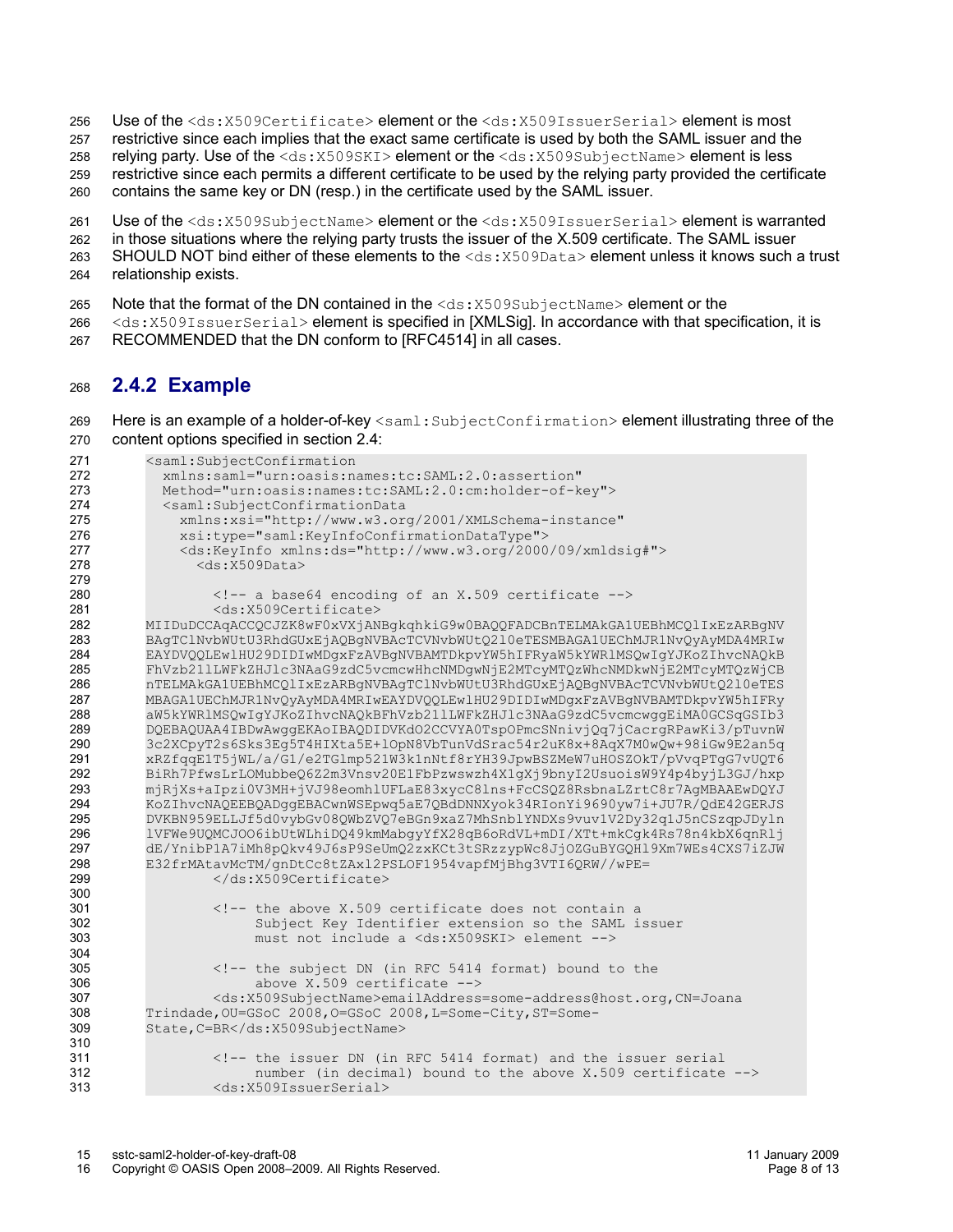| 314 | <ds:x509issuername>emailAddress=some-address@host.org, CN=Joana</ds:x509issuername> |
|-----|-------------------------------------------------------------------------------------|
| 315 | Trindade, OU=GSoC 2008, O=GSoC 2008, L=Some-City, ST=Some-                          |
| 316 | State, C=BR                                                                         |
| 317 | <ds:x509serialnumber>9900230501951362398</ds:x509serialnumber>                      |
| 318 |                                                                                     |
| 319 |                                                                                     |
| 320 | $\langle$ /ds:X509Data>                                                             |
| 321 | $\langle$ /ds:KeyInfo>                                                              |
| 322 |                                                                                     |
| 323 |                                                                                     |
|     |                                                                                     |

A relying party can confirm the subject by the matching the available X.509 data to any of the above child elements of the <ds:X509Data> element. 324 325

#### <span id="page-8-0"></span>**2.5 Processing Holder-of-Key Assertions** 326

A relying party wishing to confirm the subject of a holder-of-key assertion MUST possess an X.509 certificate known to be associated with the subject of the assertion. The relying party confirms the subject of the assertion by comparing the X.509 data in the certificate to the X.509 data bound to the assertion. If the X.509 data in the certificate matches the X.509 data bound to the assertion, the subject is said to be *confirmed*. 327 328 329 330 331

Regardless of the protocol used, any assertions relied upon MUST be valid according to the processing rules specified in [\[SAML2Core\].](#page-4-2) In particular, the relying party MUST verify the signature (if any) on each assertion containing a holder-of-key <saml:SubjectConfirmation> element. Any assertion that is not valid, or whose subject confirmation requirements cannot be met, SHOULD be discarded and SHOULD NOT be used to establish a security context for the subject. 332 333 334 335 336

If the  $<$ ds: $<sub>X509Data</sub>$  element contains multiple child elements, the relying party may choose to confirm</sub> the subject based on any one of them. Specifically, the relying party MUST confirm that the certificate matches the content of the <ds:X509Data> element as follows: 337 338 339

- If the <ds:X509Data> element contains a <ds:X509Certificate> element, and the relying party chooses to confirm the subject based on this element, the relying party MUST ensure that the certificate bound to the assertion matches the X.509 certificate in its possession. Matching is done by comparing the base64-decoded certificates, or the hash values of the base64-decoded certificates, byte-for-byte. 340 341 342 343 344
- If the  $\langle ds:X509Data\rangle$  element contains a  $\langle ds:X509SKI\rangle$  element, and the relying party chooses to confirm the subject based on this element, the relying party MUST ensure that the value bound to the assertion matches the Subject Key Identifier (SKI) extension bound to the X.509 certificate. Matching is done by comparing the base64-decoded SKI values byte-for-byte. If the X.509 certificate does not contain an SKI extension, the subject is not confirmed and the relying party SHOULD disregard the assertion. 345 346 347 348 349 350
- If the  $\langle ds:X509Data\rangle$  element contains a  $\langle ds:X509SubjectName\rangle$  element, and the relying party chooses to confirm the subject based on this element, the relying party MUST ensure that the subject distinguished name (DN) bound to the assertion matches the DN bound to the X.509 certificate. If, however, the relying party does not trust the certificate issuer to issue such a DN, the subject is not confirmed and the relying party SHOULD disregard the assertion. 351 352 353 354 355
- If the <ds:X509Data> element contains a <ds:X509IssuerSerial> element, and the relying party chooses to confirm the subject based on this element, the relying party MUST ensure that the issuer DN and issuer serial number bound to the assertion match the issuer DN and the issuer serial number (resp.) bound to the X.509 certificate. If the relying party does not trust the certificate issuer to issue X.509 certificates, however, the subject is not confirmed and the relying party SHOULD disregard the assertion. 356 357 358 359 360 361

In the case of a  $\text{ds}:X509\text{Cert}ificate$  element or a  $\text{ds}:X509\text{SKI}$  element, the matching process is relatively straightforward. If the  $\langle ds: X509Data \rangle$  element contains a  $\langle ds: X509SubjectName \rangle$ 362 363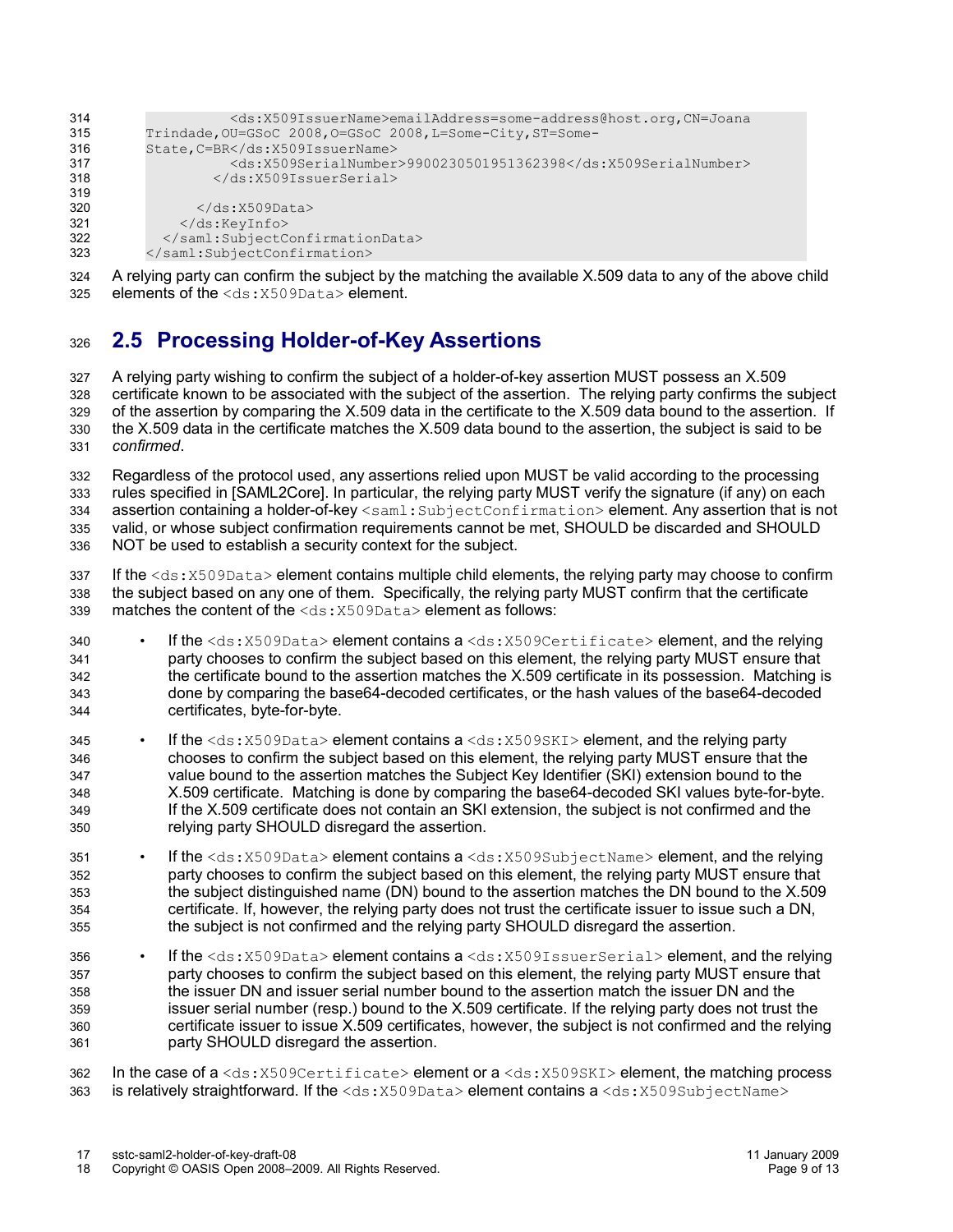- element or a <ds: X509IssuerSerial> element, however, and the relying party chooses to confirm the 364
- subject based on one of these elements, the relying party MUST trust the issuer of the X.509 certificate 365
- before the subject can be considered confirmed. If such a trust relationship between the relying party and 366
- the certificate issuer does not exist, the relying party SHOULD disregard the assertion. 367
- If the <saml:SubjectConfirmationData> element includes NotBefore or NotOnOrAfter 368
- attributes, and the relying party trusts the issuer of the X.509 certificate, the relying party MUST confirm 369
- that the current time is greater than or equal to (resp., less than or equal to) the value of the NotBefore 370
- (resp., the NotOnOrAfter) attribute. If this requirement is not met, the subject is not confirmed and the 371
- relying party SHOULD disregard the assertion. 372

#### **2.6 Security and Privacy Considerations** 373

This profile assumes that both the SAML issuer and the relying party have access to an X.509 certificate. For those deployments that wish to avoid or do not require an X.509-based public key infrastructure (PKI), this may seem unnecessarily restrictive. In fact, the use of X.509 certificates is typical and provides a number of advantages. First, observe that the SSL/TLS protocol [\[RFC4346\]](#page-4-8) requires the use of X.509 certificates. Second, and most importantly, since there is no presumption of an underlying trust model for X.509 certificates, the full range of possible content for the  $\langle ds: K(y) \rangle$  element is avoided. Those deployments that are in fact based on such a trust model, or wish to avoid X.509 certificates altogether, may choose to profile additional child elements such as  $\langle ds : KevName \rangle$  or  $\langle ds : KevValue \rangle$ . 374 375 376 377 378 379 380 381

Deployments that rely on holder-of-key SAML assertions will no doubt impose their own requirements on the X.509 certificates used to obtain those assertions. For example, some deployments will require the certificate to be an X.509 end-entity certificate [\[RFC5280\]](#page-4-4) issued by a trusted X.509 certification authority (CA) or a certificate based on a trusted X.509 end-entity certificate (such as an X.509 proxy certificate [\[RFC3820\]\)](#page-4-7). This specification imposes no such restrictions, however. 382 383 384 385 386

#### **2.6.1 ASN.1 Encoding** 387

For compatibility with the XML Signature specification [\[XMLSig\],](#page-4-1) this profile intentionally avoids any discussion of the ASN.1 encoding of the X.509 certificate possessed by the SAML issuer and the relying party. Indeed, in the case of the  $\langle ds: X509Certificate \rangle$  element, the ASN.1 encoding of the certificate doesn't matter. In this case, the SAML issuer simply base64-encodes the ASN.1-encoded certificate in its possession and binds it to the <ds: X509Certificate> element. Later the relying party base64-decodes the content of the <ds:X509Certificate> element and compares the resulting certificate (byte-for-byte) with the ASN.1-encoded certificate in its possession. 388 389 390 391 392 393 394

In the case of the <ds:X509SKI>, <ds:X509SubjectName>, or <ds:X509IssuerSerial> elements, however, the ASN.1 encoding of the certificates *does* matter. To produce these elements, the SAML issuer must ASN.1-decode the certificate in its possession and parse the ASN.1 to obtain the X.509 data to be bound to the assertion. Likewise the relying party must ASN.1-decode the certificate in its possession, parsing the ASN.1 to obtain the required X.509 data, which it compares to the X.509 data bound to the assertion. 395 396 397 398 399 400

The basic problem is that the ASN.1 encoding of an X.509 certificate is not specified. While it is true that an X.509 certificate is often DER-encoded, a robust implementation must be prepared to handle other ASN.1 encodings besides DER, mainly BER and CER. Consequently it is anticipated that deployments will prefer the <ds: X509Certificate> element for maximum interoperability. In fact, this preference is reflected in the conformance requirements of this profile (section [1.4\)](#page-4-6). 401 402 403 404 405

#### **2.6.2 X.509 Serial Number** 406

Note that some CAs use large random numbers as serial numbers to prevent sequence guessing.However, not all XML libraries are capable of dealing with large integers in the 407 408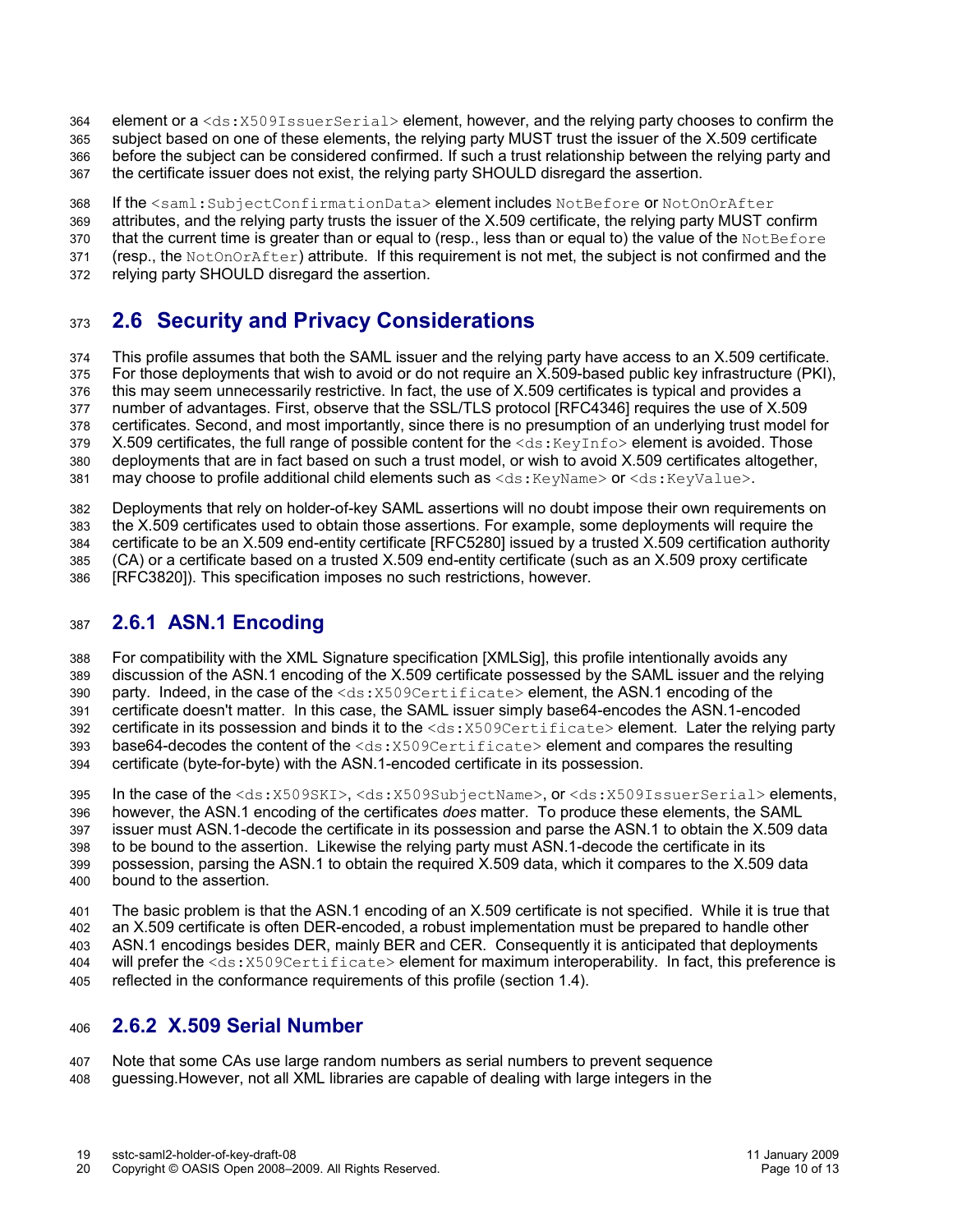- <ds:X509IssuerSerial> element. The problem is that the <ds:X509SerialNumber> child element 409
- of the <ds:X509IssuerSerial> element is typed as an arbitrary integer in [\[XMLSig\]](#page-4-1) yet conforming 410
- implementations are required to support only 18 decimal digits. Thus the <ds: X509IssuerSerial> 411
- element should be used with care. 412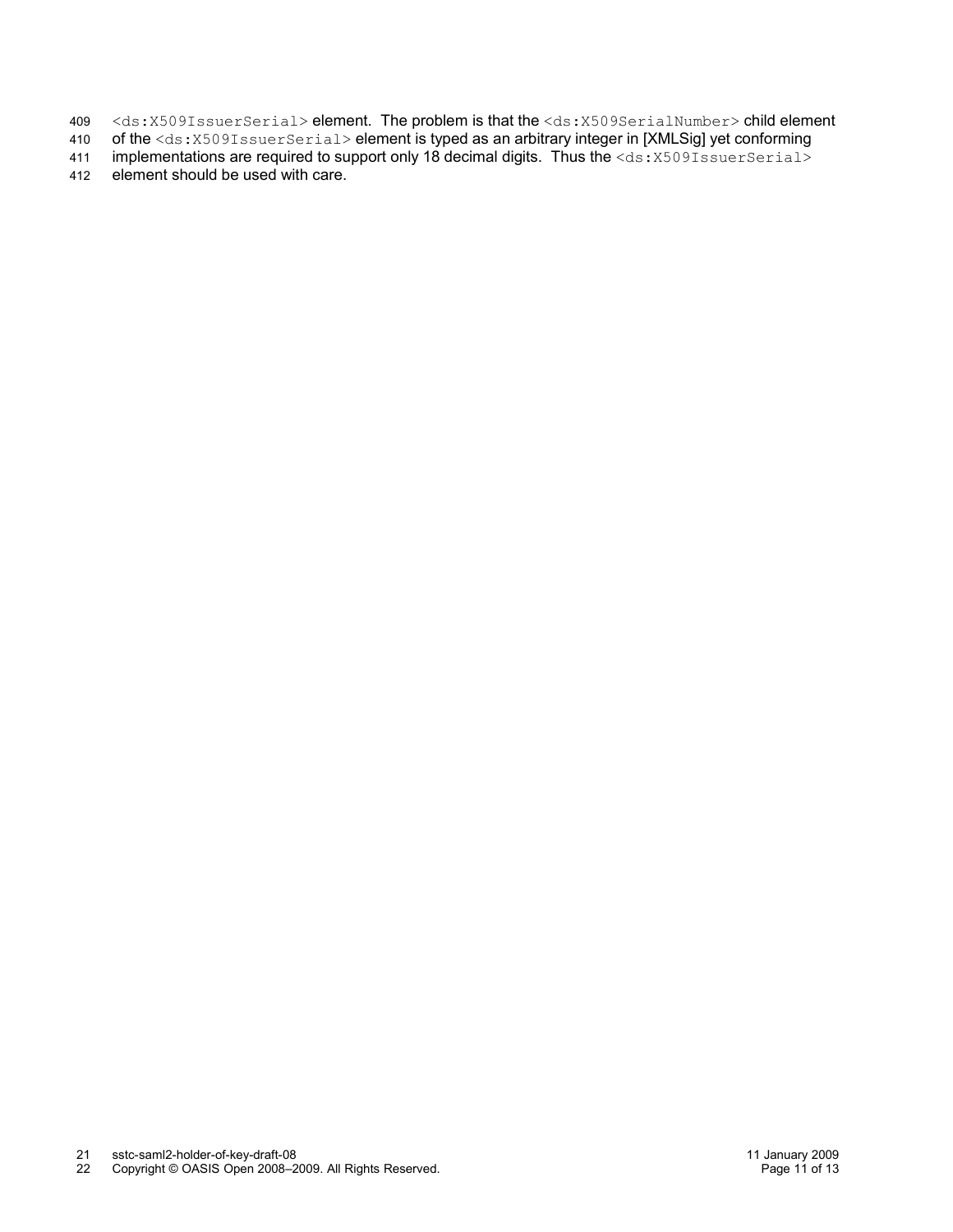# **Appendix A. Acknowledgments** 413

- The editor would like to acknowledge the contributions of the OASIS Security Services (SAML) Technical 414
- Committee, whose voting members at the time of publication were: 415

#### • TBD 416

- The editor would also like to acknowledge the following contributors: 417
- Joana M. F. da Trindade, Universidade Federal do Rio Grande do Sul (Brazil) 418
- The members of the IETF PKIX Working Group<br>• Peter Sylvester EdelWeb (France) 419
- Peter Sylvester, EdelWeb (France) 420